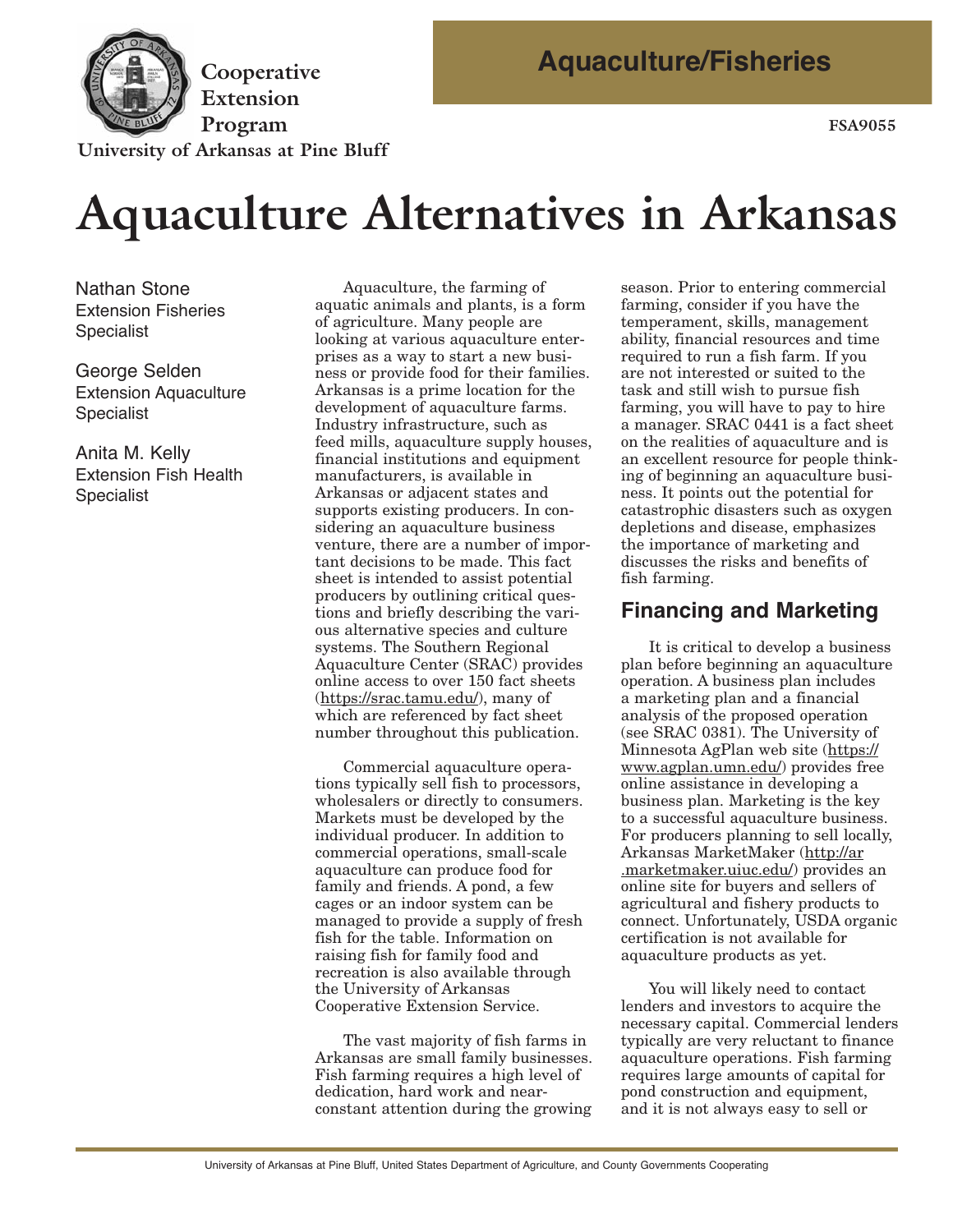lease the business if you decide to exit. Your plan should indicate potential profits. Will the profit make your efforts worthwhile? Visits to commercial farms and with Extension personnel can help you set goals for your aquaculture operation and assist with developing budgets. SRAC 4400-4403 describe financial management considerations for aquaculture businesses.

Deciding which aquaculture species to produce is an important step. Each species has its own biological and economic potential and constraints. The principal question is, can this species be raised and sold for a profit in Arkansas? In selecting a species, it is critical to study not only the production methods but also markets available and accessible to your proposed operation as well as anticipated costs, market price and expected profits.

Production of many aquaculture species depends upon a supply of commercially available feed. Unfor tunately costs of feed grains and other ingredients have increased dramatically in recent years. Much of the protein in catfish feed comes from soybean meal, and feed alone accounts for over half of the cost of catfish production.

#### **Sources of Information**

The Aquaculture/Fisheries Center of the Univer sity of Arkansas at Pine Bluff (http://www.uaex .edu/aqfi) and the University of Arkansas Division of Agriculture, Cooperative Extension Service (http://www.uaex.edu) work cooperatively to provide research-based information to people interested in aquaculture. Information on fish production can be obtained from any county Cooperative Extension Service office in Arkansas. Your county Extension agent can provide valuable information on local conditions. Extension materials are designed to provide an objective overview of the requirements and rewards involved. Ultimately, the decision to enter fish farming rests with the individual. Informed individuals make better decisions, reducing the chances of failures that hurt everyone in the business.

Use reasonable caution when obtaining information from the Internet or other sources. Be wary of offers that are "too good to be true," such as free fish. Unfortunately, some new producers have been taken advantage of by "aquashysters" who promote novel culture systems or improved breeds. It is important to thoroughly investigate such claims and to seek unbiased information from Cooperative Extension. While many commercial sites provide useful information and links, the potential exists for information to be biased toward a particular company's product or service. Even government or educational sites may be unintentionally misleading. For example, it is possible to access publications developed for one region of the country that offer recommendations unsuited to other locations. Reliable, research-based information can be obtained from the University of Arkansas Cooperative Extension Service, the Southern Regional Aquaculture Center and from eXtension (http://www.extension.org/), the national web site for Extension information.

#### **Aquaculture Species Regulations**

To commercially culture fish or other aquatic animals in Arkansas, a Fish Farming Permit from the Arkansas Game and Fish Commission (AGFC) should be obtained. To buy or sell paddlefish or sturgeon, a Roe Taker/Seller Permit is also required. Fish farmers also must supply a bill of sale or lading when they sell fish (see Section 42 of the AGFC code of regulations for details). The AGFC also maintains a list of approved aquaculture species, those species that can be legally cultured in Arkansas without a special permit. A number of additional species can be raised if a farm meets AGFC requirements and obtains a "restricted species possession permit." Species that are not on either list cannot be legally cultured. However, the AGFC does have a process where producers may apply for permission to culture certain species under an "unlisted aquaculture species permit." For example, marine shrimp culture requires this permit. It is essential not to introduce new species into Arkansas unless and until AGFC approval has been obtained. Exotic species can cause tremendous economic and ecological damage to the state and the region as well as to the state's aquaculture industry.

#### **Aquaculture Species**

A large variety of different aquaculture species is cultured in Arkansas. The major species raised are channel catfish and baitfish (golden shiners, fathead minnows and goldfish). Information on culture methods for these crops is readily available from the Cooperative Extension Service. Additional species currently or historically raised in Arkansas include hybrid striped bass, grass carp, largemouth bass (food fish), fancy goldfish, koi, common carp, ornamental fish, crawfish, trout, black carp, tilapia, freshwater prawns, marine shrimp and turtles. Sportfish, fish for stocking recreational ponds, such as largemouth bass, bluegill, black crappie, hybrid bream and redear sunfish, are also farmed. However, there is limited information available on the production and/or marketing of many of these species. Existing producers have spent much time and effort developing their own production methods and markets. A potential producer should gain experience before attempting to produce these species commercially and must expect to devote a large portion of his or her time to marketing efforts.

Every year a number of people "discover" new aquaculture species that are not being raised in Arkansas and see great profit potential in these new ideas. If a species is not presently cultured, usually it means that there are technical problems in its culture or that it cannot be raised profitably.

**Catfish and Hybrid Catfish** – Arkansas is third in the nation in channel catfish production, with approximately 9,000 acres of ponds (Figure 1). Catfish production is capital-intensive, with investment costs of approximately \$4,000 per acre. It is also a demanding business that requires hard work and skilled management. There are economies of scale in catfish farming, meaning that production costs per pound of fish produced are higher for small farms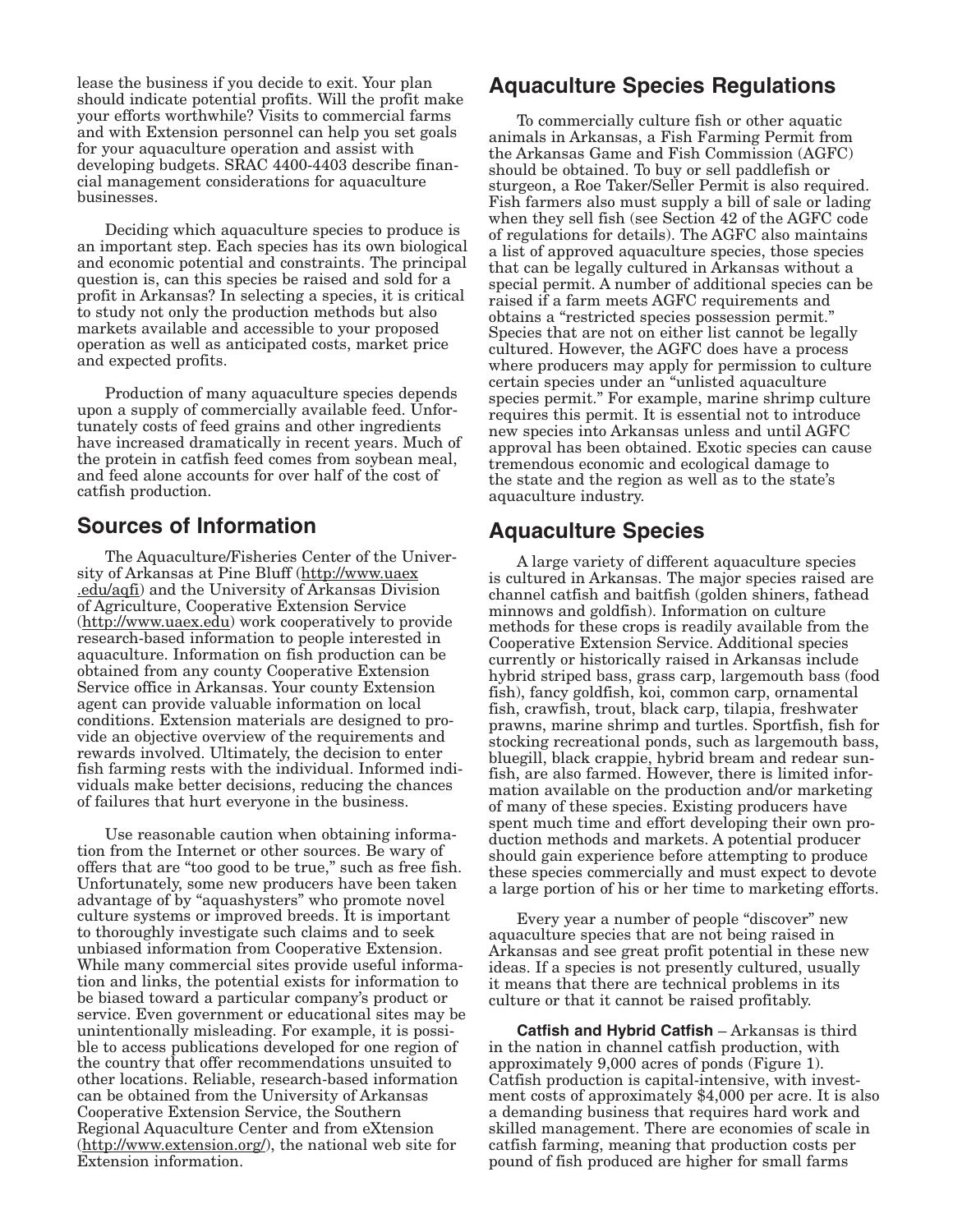

**FIGURE 1. Arkansas is the third largest producer of farmed-raised channel catfish. Most catfish production in Arkansas is in earthen ponds.** 

(see SRAC 1800) and lower for larger farms, at least 320 acres or more. Large farms typically sell fish to catfish processors while farms of less than 20 acres should consider marketing fish locally through direct sales (see SRAC 0350). Fee fishing operations (pay lakes) and fishing leases provide additional income opportunities (see SRAC 0479a, 0480-0482). Catfish is a high-quality, desirable product (see SRAC 0501), but sales have been hurt by imports of competing fish species from countries with few environmental and regulatory controls.

Over the past decade, many producers have switched to hybrid catfish production. The hybrid is a cross between the channel catfish female and the blue catfish male (see SRAC 0190). Hatchery production of the hybrid is more labor-intensive than that of channel catfish because the two species are extremely difficult to produce in ponds and must be manually crossed by stripping eggs and sperm in the hatchery. Hybrids grow faster than channel catfish. Although current hatchery production methods have been improved, production of adequate numbers of fingerling hybrids to meet demand for stocking in grow-out ponds has yet to be achieved.

Channel catfish and hybrid catfish can be raised in farm ponds on a part-time basis, primarily as a hobby or for home food production. At this level of production, profits from the sale of fish are not enough to pay for the construction of new ponds. Harvesting can be a major problem with existing farm ponds if they are deep, without drains or filled with stumps and other debris.

**Baitfish** – Arkansas leads the nation in the production of fish for bait and as feeders (live food for ornamental fish and invertebrates). Approxi mately 20,000 acres of ponds are used to raise over six billion baitfish each year. The main species raised are the golden shiner (Figure 2), the fathead minnow and the goldfish. While there have been improvements in hatchery and production methods in recent years, marketing remains the most difficult part of the baitfish business. Baitfish species are not particularly difficult to culture, but it is a very risky



**FIGURE 2. Golden shiners are baitfish that are farm-raised in Arkansas. (Photo by Troy Clemment)** 

business, as the retail demand for baitfish is highly variable due to factors such as the weather that are entirely out of the control of the producer. Newcomers are unlikely to capture a significant share of the market without developing a thorough understanding of baitfish marketing. SRAC 0120-0124 provide information on production of baitfish.

**Crawfish** – Capital requirements and operating expenses for crawfish culture are less than those for catfish production, as only low (3-foot) levees are needed and forage is used instead of feed (see SRAC 0240, 0241). However, harvesting crawfish by trapping requires considerable labor in the spring, when row crop farmers are busy planting (see SRAC 2400, 2404). Production of quality crawfish (cleaned and purged) is one way to promote sales of Arkansas pond-raised crawfish and to differentiate farmed product from the wild catch. Careful handling and purging of crawfish can help with marketing (see SRAC 2402); local markets are willing to pay a good price for large, quality crawfish.

**Sportfish** – Sportfish are fish produced for stocking recreational ponds. These include largemouth bass, bluegill (see SRAC 0724), black crappie, hybrid bream (bluegill and green sunfish cross is common) (see SRAC 7205) and redear sunfish. The successful producer should be able to offer a variety of healthy, quality fish species to give the customer "one-stop shopping" for their pond-stocking needs. Sportfish suppliers may also offer other products to their customers for their ponds, such as feed, aerators and chemicals.

**Tilapia** – A hardy tropical fish that is widely cultured around the world, tilapia can be raised in indoor systems or outdoors during the summer months in Arkansas (Figure 3) (see SRAC 0280 0283). Tilapia are particularly suited to culture in recirculating systems as they tolerate high stocking densities and poor water quality. High over-wintering costs and the fact that market-sized fish would be available for only a short time in the fall limit the potential for pond culture of this species. Production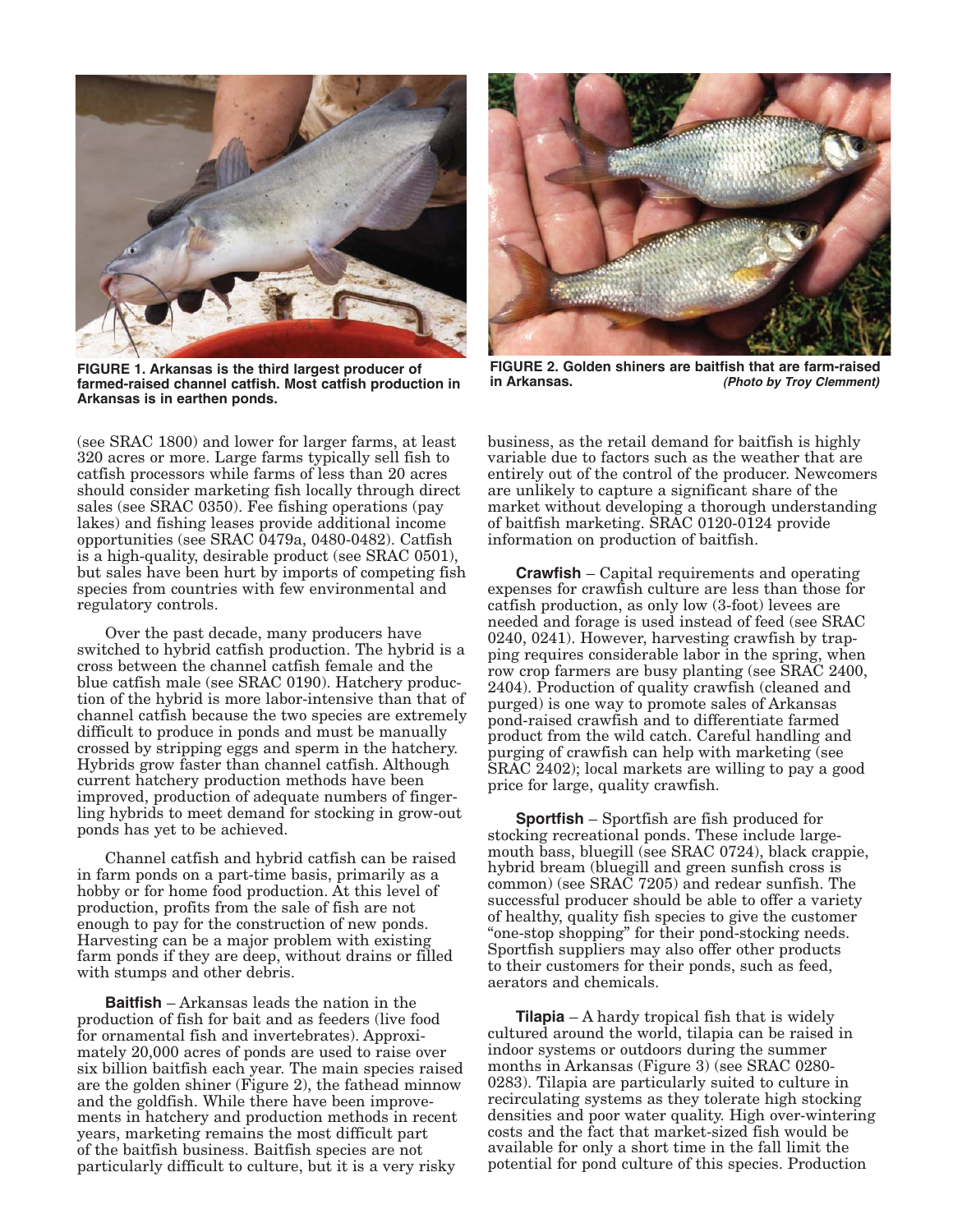costs in indoor tank systems are relatively high. While there has been a growing market for tilapia fillets, foreign farms are able to produce, process and ship fish to the United States at a lower cost than can be achieved by domestic tilapia producers. Producers in the U.S. are limited primarily to supplying live tilapia to niche markets, such as ethnic grocery stores. Tilapia are an excellent fish for hobby or home food production and are widely used in high school aquaculture programs.



**FIGURE 3. Tilapia are a popular culture species particularly in aquaponic systems. They are tropical animals and must have water temperatures above 48°-52°F to survive.** 

**Trout** – Requirements for trout culture are well established. Trout are typically grown in raceways and require large amounts of clean, cold water (less than 70°F). Winter culture of trout in ponds is possible, but its feasibility has not been established and markets would have to be developed. It would require a relatively large fish to start with, as the growing season is short. Trout are raised in government hatcheries within Arkansas, but at present there are no commercial operations. SRAC 0220-0223 provide information on trout production.

**Other Food Fish Species** – Hybrid striped bass are an excellent food fish and are raised in several other states and countries for the food fish market. Arkansas is a leader in the production of hybrid striped bass fingerlings, but there is very limited production of hybrid striped bass as a food fish in the state. Information is available on culture methods (see SRAC 0301, 0302 and 0303), but marketing is likely to be a challenge. Typically, hybrid striped bass are sold whole, on ice, to restaurants. No processing is available, and this limits production. Another food fish species is the largemouth bass. Largemouth bass (Figure 4) as small fingerlings can be brought into tanks and trained to eat pelleted feeds (see SRAC 0201). This is a demanding process, but once the fish learn to accept feed pellets, they can be raised for the live food fish market. Largemouth bass diets are different from those for catfish, and in general, culture methods are relatively demanding. Hybrid bream are also a potential food fish species, but grow relatively slowly compared to catfish and will likely require at least two growing seasons to reach a minimally acceptable market size (see SRAC 7205). There are no commercial hybrid bream food fish producers in the state, and the economics and marketing have



**FIGURE 4. Largemouth bass are the most sought-after sportfish in America.** 

not been studied. Crappie (black or white, or the hybrid) are species that have been proposed as a potential food fish, primarily because they are con sidered "good eating." While there has been some research on crappie culture, much remains to be learned before commercial culture of this relatively delicate and demanding species becomes a reality. Paddlefish (Figure 5) (see SRAC 437), buffalo (see SRAC 723) and grass carp are examples of species that can be raised in polyculture with catfish or in extensive culture (fertile reservoirs).



**FIGURE 5. Paddlefish are not a common culture species, but they can be raised at low densities in reservoirs.** 

**Ornamentals** – Some producers raise fish that are strictly ornamental. These include fancy goldfish, koi (see SRAC 7201), and tropical fish species such as angelfish. Ornamental fish can be sold directly to retail customers or wholesale to dealers. The producer receives a higher price per fish for ornamental species, but a great deal of effort must be exerted to produce quality fish with the body conformation, fins and colors that the customer demands. As an example, if a producer has high-quality brood fish and has the ability to select out valuable fingerlings from ordinary ones, the results could be rare koi with color patterns that are worth several thousand dollars. However, without the investment and acquired knowledge from years of fish breeding, it is likely that the fish produced will be worth just pennies.

**Marine Shrimp** – Marine shrimp, typically the Pacific white shrimp (*Litopenaeus vannamei*), can be raised in low-salinity inland waters in the southern United States during the summer (Figure 6) (see SRAC 2601). Once past the larval stages, marine shrimp can tolerate water with low salt levels. Shrimp are tropical animals, and they cannot survive the winters in Arkansas. Young shrimp (post-larvae) are stocked in late May, and the resulting product must be harvested by fall (early October) before the onset of cold weather (water temperatures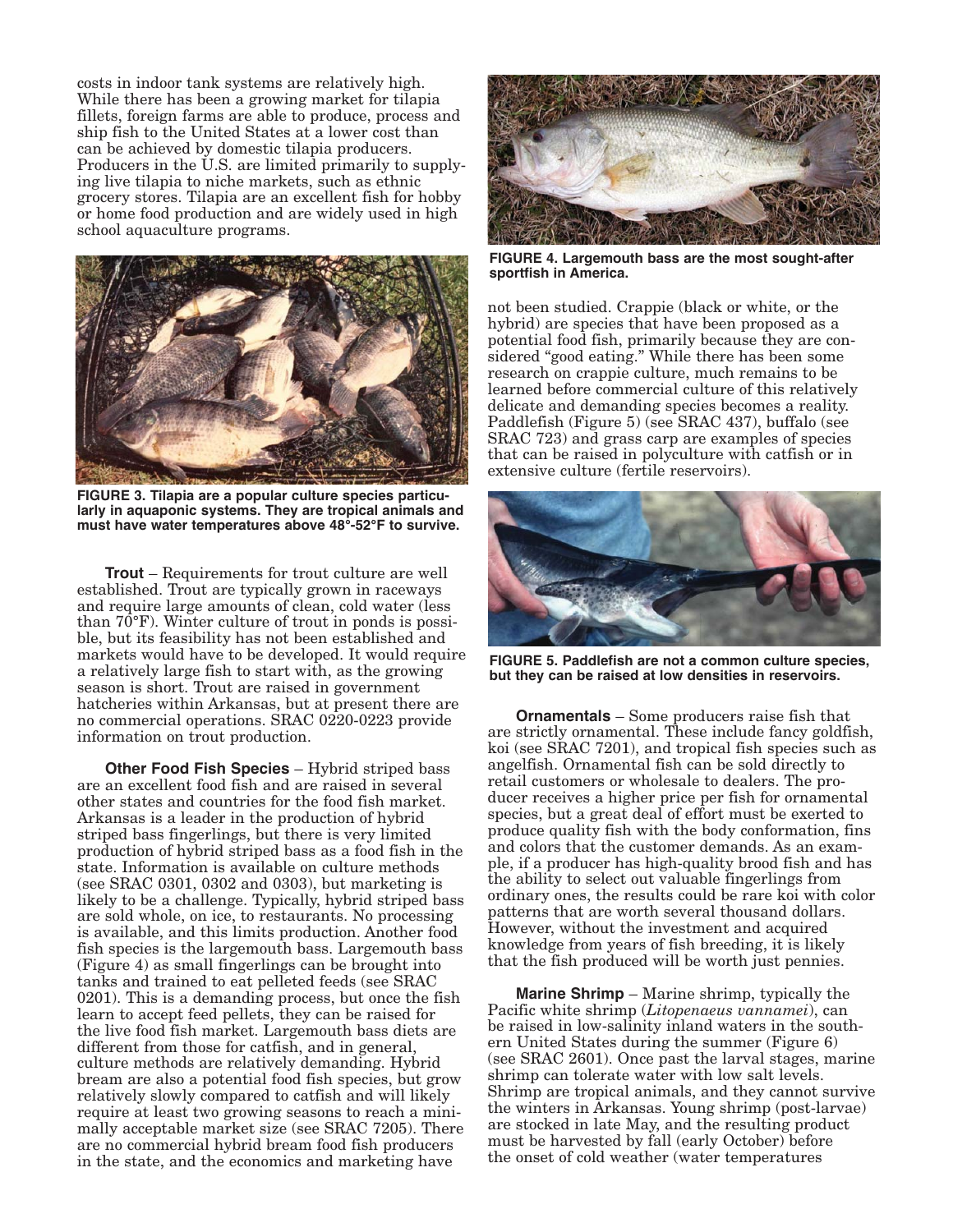below 59°F). Because of competition from wildcaught and imported shrimp, and seasonal production, marketing is a major concern for inland shrimp farmers. It is essential that the post-larval shrimp be obtained from a reputable hatchery, that they be specific patho gen free (SPF) and inspected to ensure they are free of viral diseases. While postlarval shrimp are **FIGURE 6. Marine shrimp** widely available, there **raised in freshwater ponds**, **pine Bluff, Arkansas. of quality product.** 



**Freshwater Prawns** – The scientific name for the freshwater prawn (also called freshwater shrimp) is *Macrobrachium rosenbergii*, and it is a tropical species native to Asia. In Arkansas, freshwater prawns are an approved aquaculture species, but the stocks must be certified disease-free and the certificate posted on-site. Prawns can be raised during the summer months only, as they die when the temperature drops below 59°F (see SRAC 484). Prawns are best raised in small ponds, 0.5 to 2.5 acres in size, which are constructed specially for prawn culture. As prawns live on the bottom, deep ponds are not recommended as bottom waters often have little oxygen in the summer months. The growing season in Arkansas is limited to 110-130 days from mid- to late May through the first week of October. For this reason, producers must stock a relatively large "baby" prawn, called a juvenile, which is already about 90 days old. Juvenile prawns are stocked at 8,000 to 12,000 per acre. The current price is 7 to 9 cents per juvenile, so at a stocking density of 10,000 per acre, seed stock alone costs about \$800 per acre, excluding delivery charges. As producers in the South follow a similar stocking and harvest schedule, resulting production is placed onto the market during a 2- to 4-week period in early fall. This highly seasonal abundance in supply will become an increasingly important factor as the quantity of prawns produced increases. Post-harvest handling of prawns requires special care to maintain product quality (see SRAC 4831). Processed freshwater prawns can be imported into the U.S. for a fraction of what it costs to produce shrimp domestically, so it is unlikely that American producers will be able to expand beyond existing live and fresh niche markets. In general, freshwater prawn production is an expensive business (see SRAC 4830). Potential producers need to carefully consider the costs and risks involved.

**Turtles** – Several species of aquatic turtles are produced in Arkansas (Figure 7). Only a limited amount of research has been done on turtle culture, and current operations have developed many of their own techniques. Small hatchlings are sold as pets (see SRAC 0439), but due to regulations and health



**FIGURE 7. Arkansas has several turtle farms, but little research-based information is available on culture and marketing.** 

concerns, these must all be sold to overseas customers, typically in China. Turtles that are one pound and larger are sold as food, domestically and overseas. Anyone considering turtle culture should check with the Arkansas Game and Fish Commission to obtain current information on regulations.

**Other Species** – A large variety of other aquaculture species currently have limited potential in Arkansas. This list includes animals such as bullfrogs, salamanders, eels, redfish (red drum), bigmouth or smallmouth buffalo, various algae and alligators. The technology to rear these species may exist, but the demonstrated economic feasibility is lacking. For example, alligators survive year-round in the southern portions of the state, so alligator farming for the meat and skin trade is biologically possible (see SRAC 0230-0232). However, the market for these products is comparatively small and is presently supplied by wild harvest and the few existing farms. Similarly, there is a market for frog legs, but culture of frogs is labor-intensive and relatively expensive (see SRAC 0436). Competition from imported frog legs (from frogs that are wild-caught in foreign countries) has made domestic frog culture uneconomical. Buffalo (fish) were cultured and sold in the past. While there is demand for buffalo ribs (steaks), markets would have to be developed.

#### **Culture Systems**

Various systems are used in raising aquaculture crops. The vast majority of species are best grown outdoors in earthen ponds. Cage culture provides a means to raise fish in ponds that cannot be harvested. Indoor recirculating tank systems have experienced a high failure rate among commercial operations but are well suited to home use or select niche markets. Raceway culture requires a reliable supply of flowing water, and while feasible in select locations, design and management measures are necessary to minimize the environmental impact from the constant effluent stream.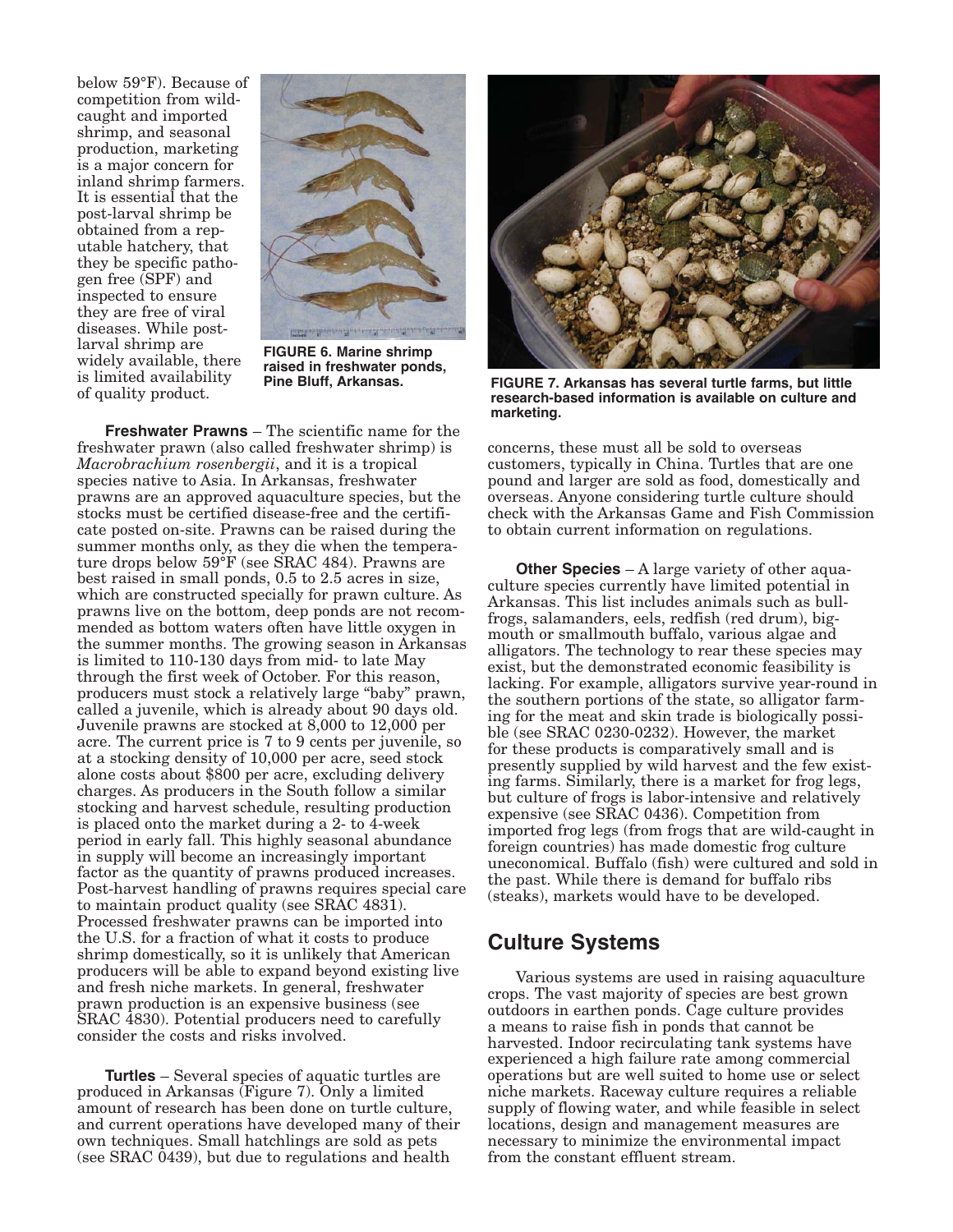**Ponds** – Pond culture is a known and proven technology. Ponds naturally process fish waste products, and successive crops of fish can be raised in the same water without draining or water exchange. Compared to other culture systems, fish densities are relatively low. Worldwide and in the United States, most of the fish and shrimp produced through aquaculture are cultured in ponds (Figure 8). Arkansas has large areas of flat land with soils suitable for levee ponds. For information on commercial levee pond site selection and construction, see SRAC 0100 and 0101. Several catfish producers have installed split-pond production systems, where fish are raised in a smaller section of the pond (15-20 percent of pond area) and water is circulated daily through the remaining pond area. Preliminary results indicate that split-pond systems may double yields, although total costs are also higher.



**FIGURE 8. Earthen ponds are the most common culture system.** 

Groundwater is the best source of water for levee pond fish farming. While groundwater remains abundant in some areas of the Delta, there are regions where groundwater levels are becoming critically low. Prospective producers should consult with well drilling companies or the Arkansas Natural Resources Commission to determine local conditions. Proper pond construction and management can limit water use in fish culture to 15 to 24 inches per year after the initial pond filling. Fish can also be raised in watershed ponds that are supplied with water by rain and associated runoff. Management of watershed ponds is more difficult, and these ponds are susceptible to drought. Nevertheless, watershed ponds are used successfully for fish culture in other areas of the South. Information on site selection and construction of watershed ponds is available in SRAC 0102. Arkansas also has over 100,000 farm ponds. Many were built for cattle watering or recreational fishing, but they can also be used for family food fish production. A typical farm pond supports 100 to 400 pounds of fish per acre.

**Recirculating Systems** – Indoor recirculating aquaculture systems seemingly provide a great many advantages. Fish can be grown year-round in virtually any location with a modest water supply. Raising fish in indoor tanks facilitates stocking, feeding and harvesting. In some cases, water from fish culture

units is used for aquaponic systems that grow vegetables or herbs. Relatively simple, low-technology units are widely used for small-scale production and for educational purposes. Dozens of high schools in Arkansas and hundreds of schools across the nation maintain recirculating aquaculture systems to provide "hands-on" experience to students and to demonstrate the real life importance of mathematics, chemistry and other subjects. SRAC 4501 provides instructions for making a simple recirculating system for classrooms.

A recirculating system typically consists of a culture tank, where the organisms are held and fed; a solids collection device; and a biofilter, where a film of bacteria growing on a substrate (selected for its large surface area to volume ratio) breaks down nitrogenous wastes into relatively non-toxic forms (Figure 9). A small pump is used to circulate water through the various components, and an air blower is used to add oxygen to the water. The simplest form of a recirculating system is the home aquarium – the gravel on the tank bottom as well as substrate in the filter serves as a biofilter. Commercial recirculating systems are more intensive and produce a greater weight of fish per unit volume. Additional components such as protein skimmers, micro-screens (to remove small particles) and liquid oxygen systems may be used.



**FIGURE 9. Recirculating systems require careful attention. (Photo by Paul Willis)** 

Unfortunately, there are a number of disadvantages to recirculating systems as culture units. Commercial systems are capital- and energyintensive and require skilled labor and management. In general, production costs are higher in recirculating tanks than in other culture systems. Commercial systems require alarm systems with automatic dialers, emergency back-up generators, lighting and duplication of important mechanical components, such as pumps. Fish are typically crowded at high densities, and diseases can be problematic. There have been many financial failures of aquaculture businesses using only recirculating systems. The economics of recirculation systems for many species demonstrates that costs of production are higher than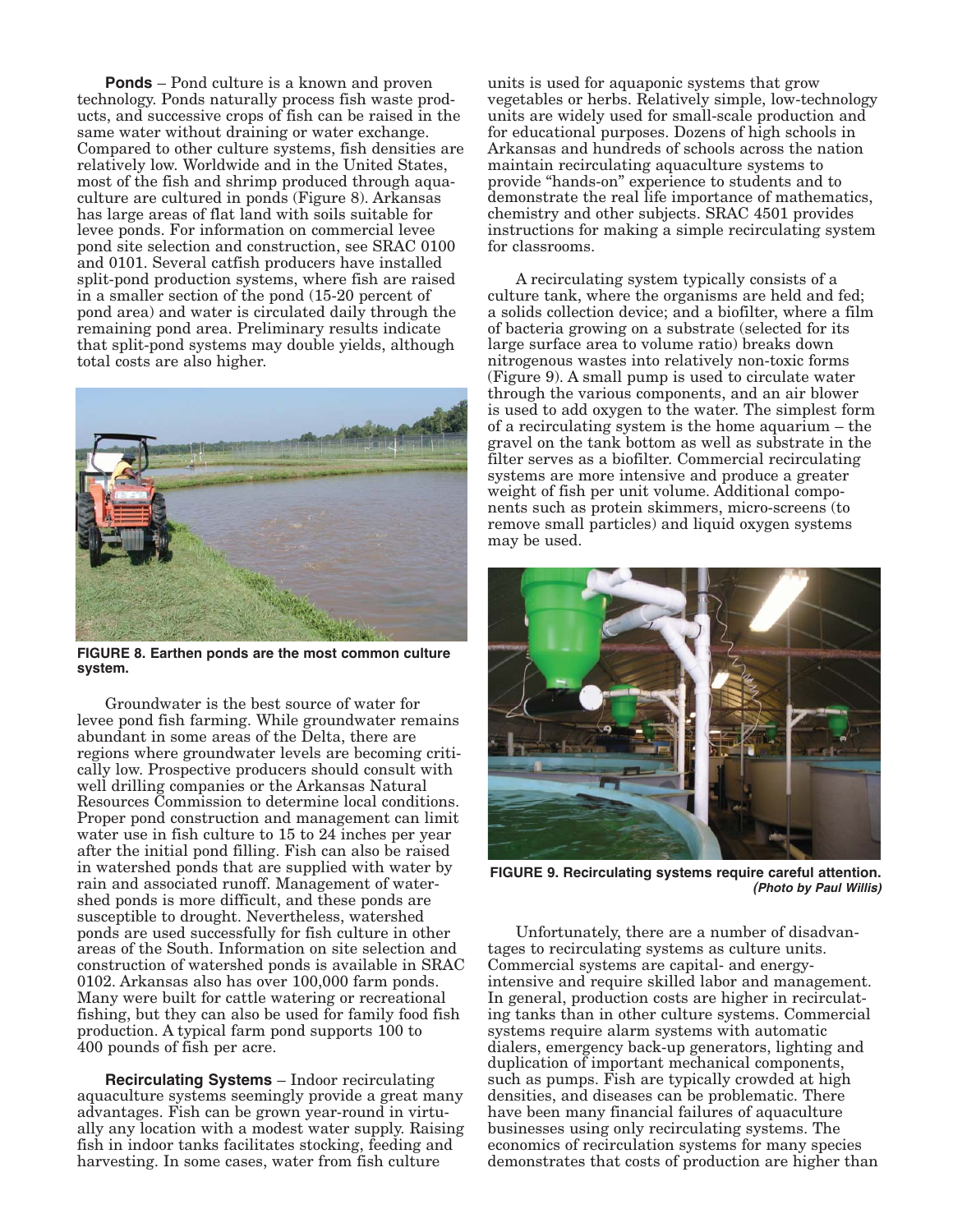current market values. While many of these failures were due to factors other than the culture system itself, it is important for the potential commercial producer to examine carefully and thoroughly all aspects of the proposed operation. Information on various aspects of recirculating systems is available in SRAC 0451, 0452, 0453, 0456 and 4502.

**Converting Hog or Poultry Facilities** – Farmers with unused hog parlors or poultry houses seek alternative uses for these vacant facilities. While recirculating systems can be installed in such buildings, economic and market considerations can be problematic. The economics of recirculating systems remains risky even when an existing building is available (given high capital and operating costs), and marketing will still be a critical challenge. Hog or poultry farms are often located in rural areas, increasing transportation costs. In addition, a plentiful supply of water is essential. Although tank systems recirculate water and use less than do other systems, a large volume of water must be available at times to fill tanks and to clean and purge fish for market.

Farm buildings will require renovations to make them suitable for fish culture. A vapor barrier must be installed given the large volume of water that evaporates from indoor tanks. Without a barrier, humid air typically condenses on the cooler ceiling and roof and creates rain inside the building. Heating systems typically are needed for both air and water. Air heat exchangers will retain some heat while removing moisture. Most buildings will require additional insulation. Floors should slope toward a drain, and large-capacity drains are needed. Doors must be large enough for culture tanks to be installed and to allow access by trucks and forklifts. An emergency generator is essential as well.

**Aquaponics** – Aquaponics is the integration of hydroponic plant production and fish culture within the same recirculating system (Figure 10). Hydro ponics is the growing of plants in water containing nutrients. When fish culture is added, the majority of



**FIGURE 10. Aquaponic systems can provide both fresh fish and vegetables. Year-round production requires a heated greenhouse.** 

the nutrients then come from fish wastes. Interest in aquaponics in Arkansas has grown in recent years. Small backyard or home aquaponic systems can be found throughout the state. Plants that can be raised include plants that do not require acidic soil. Fish species successfully raised include tilapia, catfish, hybrid striped bass and bream. Freshwater prawn have also been grown in home aquaponic systems. A few commercial systems exist in Arkansas, but profitability is still unproven. Although improvements in production practices have been made, the majority of commercial operations are not profitable, and many have gone out of business. SRAC 0454 provides information on commercial aquaponics systems.

**Cages** – Cage culture is an option where existing ponds have irregular bottoms and stumps or trees that prevent harvesting fish with a seine, as in commercial ponds (Figure 11). In general, costs of

production (per pound) are higher for raising fish in cages than in open ponds. However, cages provide an excellent way to raise small quantities of fish and to keep them readily accessible for harvest. In fact, fish can perhaps be too accessible in some cases because poaching



**FIGURE 11. Cages are a great way to raise fish for home consumption.** 

is a major problem in cage culture. SRAC 0160 through 0170 provide detailed information on various aspects of cage culture, including suitable species, cage design and construction, siting, management and problems.

**Raceways** – Raceways consist of concrete, plastic or earthen channels with constantly flowing water and are typically used to culture coldwater species such as trout. Most existing operations are federal or state hatcheries that produce fish for stocking public waters. Outdoor raceways require a constant flow of good-quality water. Suitable water sources are few and are often located in pristine and ecologically sensitive ecoregions. Nutrients added to these waters through fish wastes and excess feed may be considered especially damaging. SRAC 0220-0224 provide information on trout culture in raceways.

#### **Summary**

Investigate carefully the production, economics and marketing potential of a species and culture system before investing. While many opportunities are available, such opportunities can also entail high risk. Information on production methods and markets for many aquaculture species is limited. Existing producers have spent much time and effort developing markets and perfecting culture techniques to be profitable.